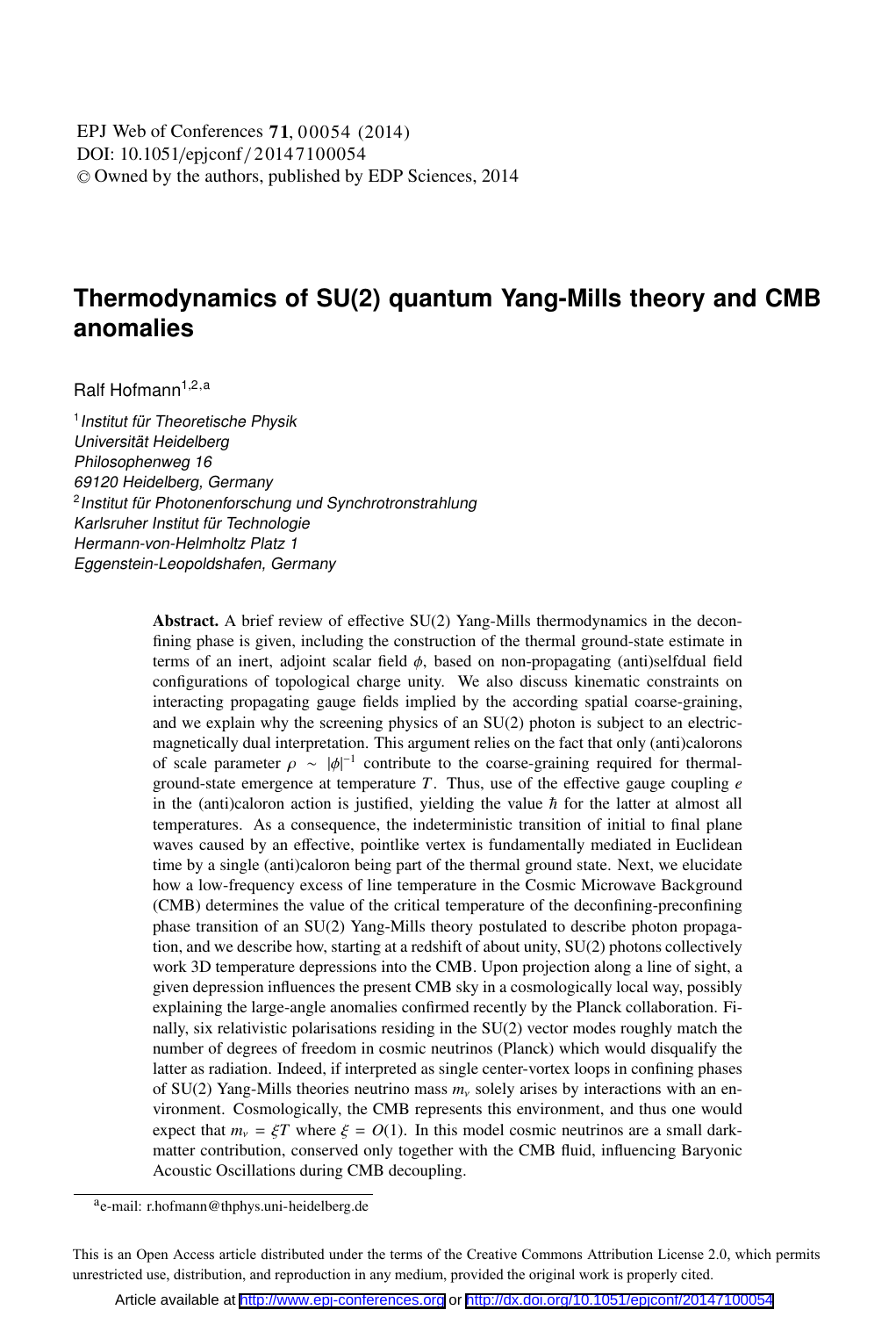# **1 Effective Yang-Mills thermodynamics and SU(2)**<sub>cMB</sub>

To understand non-Abelian quantum gauge theory requires unconventional thinking because, except for asymptotically large momentum transfer [1, 2], the fundamental Yang-Mills field *A*<sup>μ</sup> selfinteracts strongly. In a high-temperature situation a pure SU(N) Yang-Mills theory was argued a long time ago to be inaccessible by perturbative techniques [3]: the so-called soft magnetic sector of the theory is screened too weakly for an infrared instability of the small-coupling expansion to be avoided. Namely, starting at order six in the perturbative series, kinetic and interaction terms are comparable, contradicting the perturbative paradigm that free particle propagation is modified by small corrections only. On the other hand, a numerical approach to Yang-Mills thermodynamics, which relies on a discretisation of Euclidean spactime on a 4D point lattice, suffers from available spatial lattice sizes being too small for capturing the long-range correlations of the soft magnetic sector exhaustively [4]. In contrast to the expectation based on a naive substitution of momentum transfer by temperature *T* in the zero-temperature perturbative running of the gauge coupling high-temperature Yang-Mills thermodynamics exhibits strong nonperturbative effects [5] which, paradoxically (see also [6]), drive the behaviour of propagating gauge-field fluctuations in a rapid, power-like way to the Stefan-Boltzmann limit which, however, is subject to a larger number of polarisations [7]. Note that the extraction of the nonperturbative lattice  $\beta$  function is problematic since the perfect lattice action at finite lattice spacing *a* is prohibitively expensive to construct and operate [8].

In [7, 9] the deconfining-phase thermodynamics of SU(2) and SU(3) Yang-Mills theories was addressed nonperturbatively and analytically. The starting point is the construction of unique thermal ground-state estimates in terms of stable, (anti)selfdual, that is, nonpropagating gauge-field configurations of topological charge modulus unity: Harrington-Shepard (HS) (anti)calorons [10]. A spatial coarse graining over these energy- and pressure-free field configurations in a particular (singular) gauge, which is facilitated by the unique computation of the kernel of a linear differential operator in terms of an average over space and caloron scale parameter  $\rho$  of the covariant two-point function of the fundamental (anti)caloron field-strength tensor  $F_{\mu\nu}$ , yields the equation of motion of an effective, inert, and adjoint scalar field  $\phi$ . For later use, it is important to point out that the  $\rho$  integral is strongly dominated by the upper cutoff [11]. The potential of field  $\phi$ ,  $V(\phi) = \text{tr } \Lambda^6/\phi^2$ , which represents an additively unique entity, is parameterized by a mass scale  $\Lambda$ . The latter emerges by integration of the condition that an Euler-Lagrange type, second-order equation and a BPS type, first-order equation simultaneously need to be satisfied by field  $\phi$  in the coarse-grained equivalent of singular gauge: the winding gauge. As a consequence,  $\phi$ 's modulus is determined as  $|\phi| = \sqrt{\frac{\Lambda^3}{2\pi T}}$  in supernatural units  $\hbar = c = k_B = 1.$ 

Apart from potential  $V(\phi)$  the complete, Euclidean effective action density for the coarse-grained, propagating gauge field  $a_\mu$  includes a term tr  $\frac{1}{2}G_{\mu\nu}G_{\mu\nu}$ , where  $G_{\mu\nu} \equiv \partial_\mu a_\nu - \partial_\nu a_\mu - ie[a_\mu, a_\nu] \equiv G_{\mu\nu}^a t_a$ (*e* the effective gauge coupling) and a gauge-invariant kinetic term tr  $(D_\mu \phi)^2$  for field  $\phi$ . This form of the effective action is uniquely determined by the following constraints: (i) coarse-graining over interacting, topologically trivial fluctuations does not lead to a change of the form of the fundamental Yang-Mills action [12], (ii) the effective action needs to be gauge invariant, and (iii) field  $\phi$  is inert and thus cannot participate in any momentum transfer. While condition (i) forbids the occurrence of higher dimensional operators solely constructed from gauge field *a*μ, condition (iii) assures that, apart from the kinetic term, operators, which mix fields  $a_{\mu}$  and  $\phi$ , are excluded. From tr  $(D_{\mu}\phi)^2$ one reads off an adjoint-Higgs-mechanism induced quasiparticle mass term  $m_a^2 = -2e^2$ tr  $[\phi, t_a][\phi, t_a]$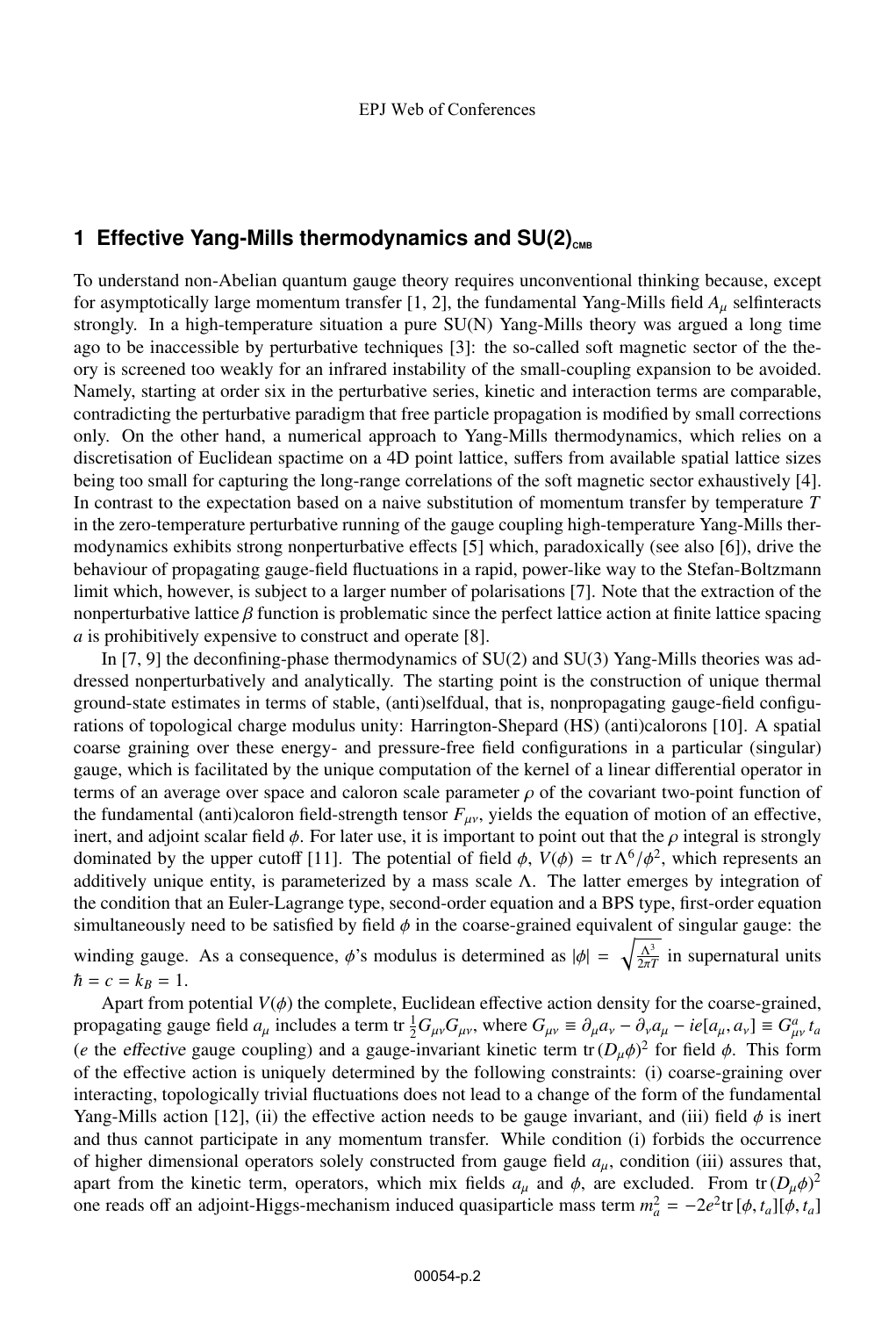#### ICNFP 2013

associated with direction *a* of the Lie algebra. For SU(2) and in unitary gauge  $\phi = 2|\phi| t_3$ , which is reached from winding gauge by an admissible albeit singular gauge transformation, one obtains:  $m^2 \equiv m_1^2 = m_2^2 = 4e^2 \frac{\Lambda^3}{2\pi T}$  and  $m_3 = 0$ . Instead of inferring the massiveness of two out of three gauge modes from the action density, one may envisage a Dyson series for the propagator of  $a_{\mu}$  subject to an interaction monomial  $m_a^2(a_\mu^a)^2 = -2e^2 \text{tr}[\phi, t_a][\phi, t_a](a_\mu^a)^2$ . An immediate consequence of field  $\phi$ being inert then is that the massive modes  $a_{\mu}^{1,2}$  always propagate with  $p^2 = m^2$  (*p* being the respective four-momentum) because absorption or emission of a finite-momentum mode by  $a_{\mu}^{1,2}$ , which would facilitate a shift away from this thermal-quasiparticle mass-shell, necessarily transfers momentum to field  $\phi$ . This, however, is excluded by  $\phi$ 's very definition.

Demanding that, on the level of noninteracting quasiparticles, the effective theory is thermodynamically consistent (Legendre transformations for thermodynamical quantities hold in the effective theory as they do in the fundamental theory) yields a first-order evolution equation for *e* as a function of *T*. The respective solution exhibits attractor behaviour, characterised by a plateau  $e = \sqrt{8\pi}$  and a logarithmically thin pole at the critical temperature  $\lambda_c = \frac{2\pi T_c}{\Lambda} = 13.87$  of the deconfining-preconfining phase transition where monopoles are screened to masslessness and thus start to condense [5]. Computing radiative corrections subject to this *T* dependence of *e* yields a tightly controlled loop expansion which is conjectured to terminate at a finite irreducible order [13]. The reason for increasing loop orders to imply hierarchically decreasing contributions to quantities such as pressure, energy density, and polarisation tensors is the explosion of the number of independent kinematic constraints with respect to the number of integration variables. Kinematic constraints, which are simple to formulate in physical, Coulomb-unitary gauge (total Cartan and off-Cartan gauge fixing, respectively), arise because the momentum transfer through an effective four-vertex is contrained to be  $|\phi|^2$  in each Mandelstam variable  $s$ ,  $t$ , and  $u$  and because the massless mode's four momentum  $p$  needs to satisfy  $|p^2| \le |\phi|^2$ . Note that scattering, mediated by a four-vertex in the effective theory, is computed as a coherent average over the contributions from each channel [14].

Let us now review the role of coupling *e* in the effective theory [11]. Working in units where  $c = k_B = 1$  but  $\hbar$  is re-instated as an action, the (dimensionless) exponent

$$
-\frac{\int_0^\beta d\tau d^3x \mathcal{L}'_{\text{eff}}[a_\mu]}{\hbar},\tag{1}
$$

in the weight belonging to fluctuating fields in the effective partition function<sup>1</sup> can, in unitary gauge, be re-cast as

$$
-\text{tr}\int_0^\beta d\tau d^3x \Big(\frac{1}{2}(\partial_\mu \tilde{a}_\nu - \partial_\nu \tilde{a}_\mu - ie\sqrt{\hbar}[\tilde{a}_\mu, \tilde{a}_\nu])^2 - e^2 \hbar[\tilde{a}_\mu, \tilde{\phi}]^2\Big), \qquad (\beta \equiv \frac{1}{T}),\tag{2}
$$

if we define  $\tilde{a}_{\mu} \equiv a_{\mu}/\sqrt{\hbar}$  and  $\tilde{\phi} \equiv \phi/\sqrt{\hbar}$  and assume these fields not to depend on  $\hbar$  [15]. Because of terms  $\propto \hbar^0$  in (2) the unit of  $\tilde{a}_\mu$  is length<sup>-1</sup> which is also true of  $\tilde{\phi}$ . Thus coupling *e* has units of  $1/\sqrt{\hbar}$ , and we have

$$
e = \frac{\sqrt{8}\pi}{\sqrt{\hbar}}\tag{3}
$$

almost everywhere in the deconfining phase. Only (anti)calorons of scale parameter  $\rho \sim |\phi|^{-1}$  contribute to the emergence of field  $\phi$  and thus to the thermal ground state as a whole. In other words, only those (anti)calorons, which takes place just below the level of resolution in the effective theory,

<sup>&</sup>lt;sup>1</sup>Since  $\phi$  is inert the factor, whose exponent is the potential-part of the effective action, can be pulled out of the partition function formulated in terms of effective fields.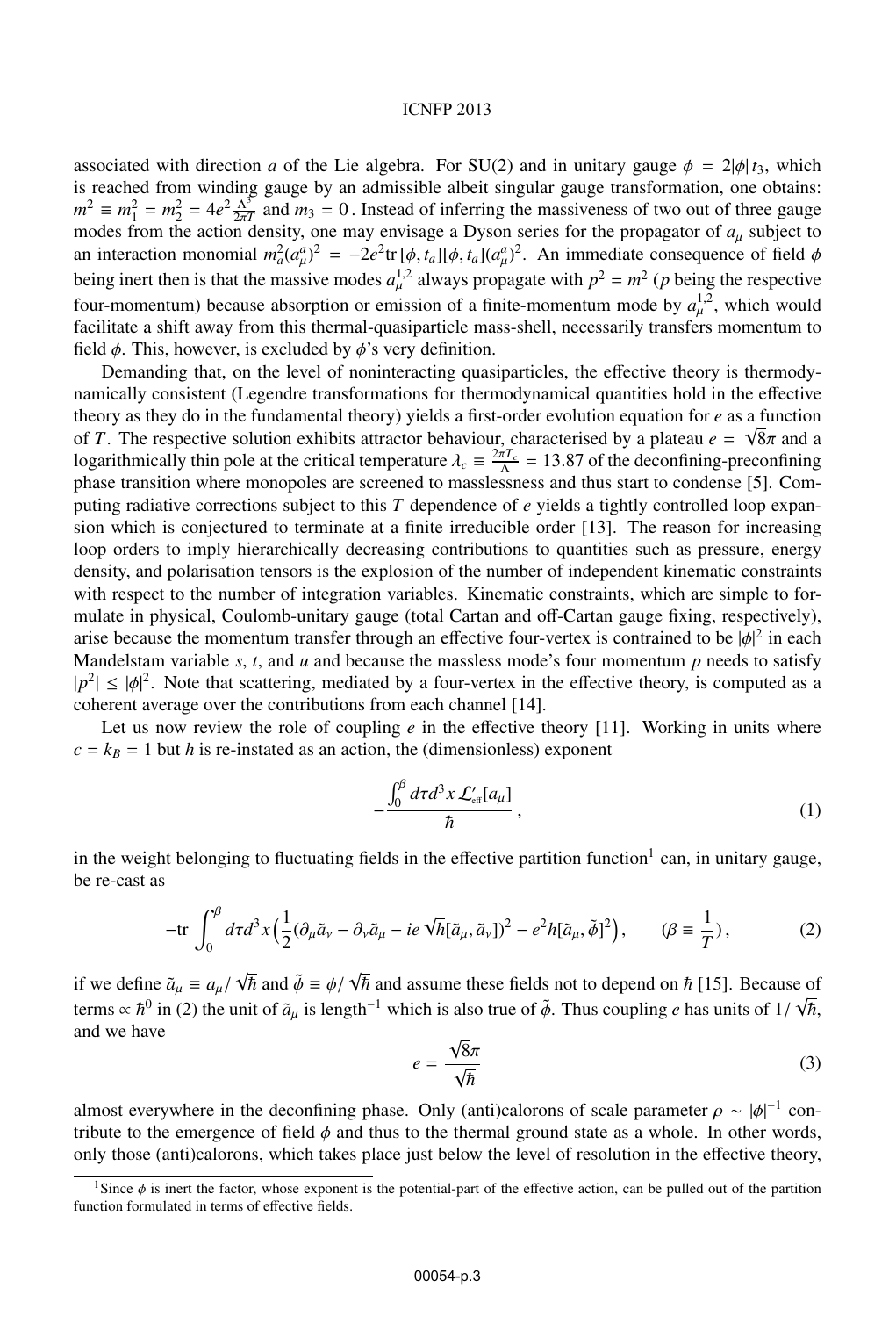actually support the description of deconfining Yang-Mills thermodynamics in terms of fields  $\phi$  and  $a_{\mu}$ . Therefore, it is justified to use the effective coupling *e* when computing the action of a single, relevant (anti)caloron as  $S_{(A)C} = \frac{8\pi^2}{e^2}$ . But Eq. (3) then implies that  $S_{(A)C} = \hbar$  which suggests that the indeterminism of plane-wave scattering by isolated effective vertices occurs because in and out states are interpolated in imaginary time by a fundamental, topologically nontrivial field configuration of a definite action.

In [7] it was assumed that the critical temperature  $T_c$  for the deconfining-preconfining phase transition of a particular SU(2) Yang-Mills theory associated with thermal photon propagation coincides with the present baseline temperature  $T_0 = 2.725$  K of the Cosmic Microwave Background (CMB). This speculation is supported by the balloon borne NASA mission Arcade 2 [16] and earlier terrestial radio-frequency CMB radiance measurements, see references in [16]. Their results indicate a highly significant increase of CMB line temperature for decreasing frequencies below 3 GHz which was interpreted in [17] as a mild redistribution of the CMB Rayleigh-Jeans spectrum due to an onset of photon Meissner massiveness and an accompanying evanescence of low frequency modes. For the SU(2) photon to acquire a small Meissner mass (*m*<sup>γ</sup> ∼ 100 MHz), as suggested by the data, one requires  $T_c$  to be slightly below  $T_0$ . For all practical purposes, however, one can set  $T_c = T_0$ , and we have introduced the names  $SU(2)_{CMB}$  for the physical Yang-Mills theory of this scale and  $V^{\pm}$  for the vector modes of this model whose common mass vanishes with  $T^{-1/2}$  with increasing temperature *T*.

This paper is organised as follows: The next section gives arguments on why the  $SU(2)_{CMB}$  photon and the topological defects of  $SU(2)_{\text{CMB}}$  (in the deconfining phase: unresolved, screened monopoles; in the preconfining phase: condensed massless monopoles) enjoy an electric-magnetically dual interpretation. Also, results on the longitudinal and transverse parts of the polarisation tensor of the massless mode are reviewed. In Sec. 4 the afore mentioned low-frequency anomaly of CMB line temperature is described in more detail. Sec. 5 exposes the major CMB anomalies at large angles as recently confirmed by the results of the Planck collaboration. A scenario on how  $SU(2)_{CMB}$  can possibly explain these anomalies is discussed in Sec. 6. Finally, Sec. 7 is devoted to the apparent problem of  $SU(2)_{\text{CMB}}$  yieding too many relativistic degrees of freedom appear at big-bang nucleosynthesis and CMB decoupling: Already at moderate redshifts the  $SU(2)_{CMB}$  vector modes  $V^{\pm}$  nearly match the number of massless neutrino degrees of freedom as extracted from the Planck data. This leads to the proposition that the latter should be replaced by the former. Cosmic neutrinos, in turn, are argued to behave like (luke-)warm dark matter: Interpreted as single center-vortex loops in the confining phases of additional SU(2) Yang-Mills theories, their mass emerges by interaction with the CMB.

### 2 Electric-magnetically dual interpretation in SU(2)<sub>CMB</sub>

If photon progation is, indeed, due to an  $SU(2)$  rather than a  $U(1)$  gauge principle then the observation that  $e = \frac{\sqrt{8}\pi}{\sqrt{\hbar}}$  has implications. Namely, the question then arises how the unit of electric charge *Q* is seen by the SU(2)<sub>CMB</sub> photon as compared to a conventional U(1) photon. In units of  $c = k_B = 1$  and with  $\hbar$  re-instated as an action, this is addressed by recalling that the QED fine-structure constant  $\alpha$ , a unitless quantity, is given as

$$
\alpha = \frac{Q^2}{4\pi\hbar} \,. \tag{4}
$$

For  $\alpha$  to be unitless (in any system of units  $\alpha$  is dimensionless)  $Q$  should be proportional to  $\sqrt{\hbar}$  which is the case if  $Q \propto 1/e$ . Since this is true of *magnetic* charge w.r.t. to the Cartan subgroup U(1) of SU(2) (the charge of a monopole inside an (anti)caloron of extent  $\rho \sim |\phi|^{-1}$  is  $\frac{4\pi}{e}$ ) we conclude that an electric field of the real world actually is a magnetic field in  $U(1) \in SU(2)_{\text{CMB}}$  and vice versa. That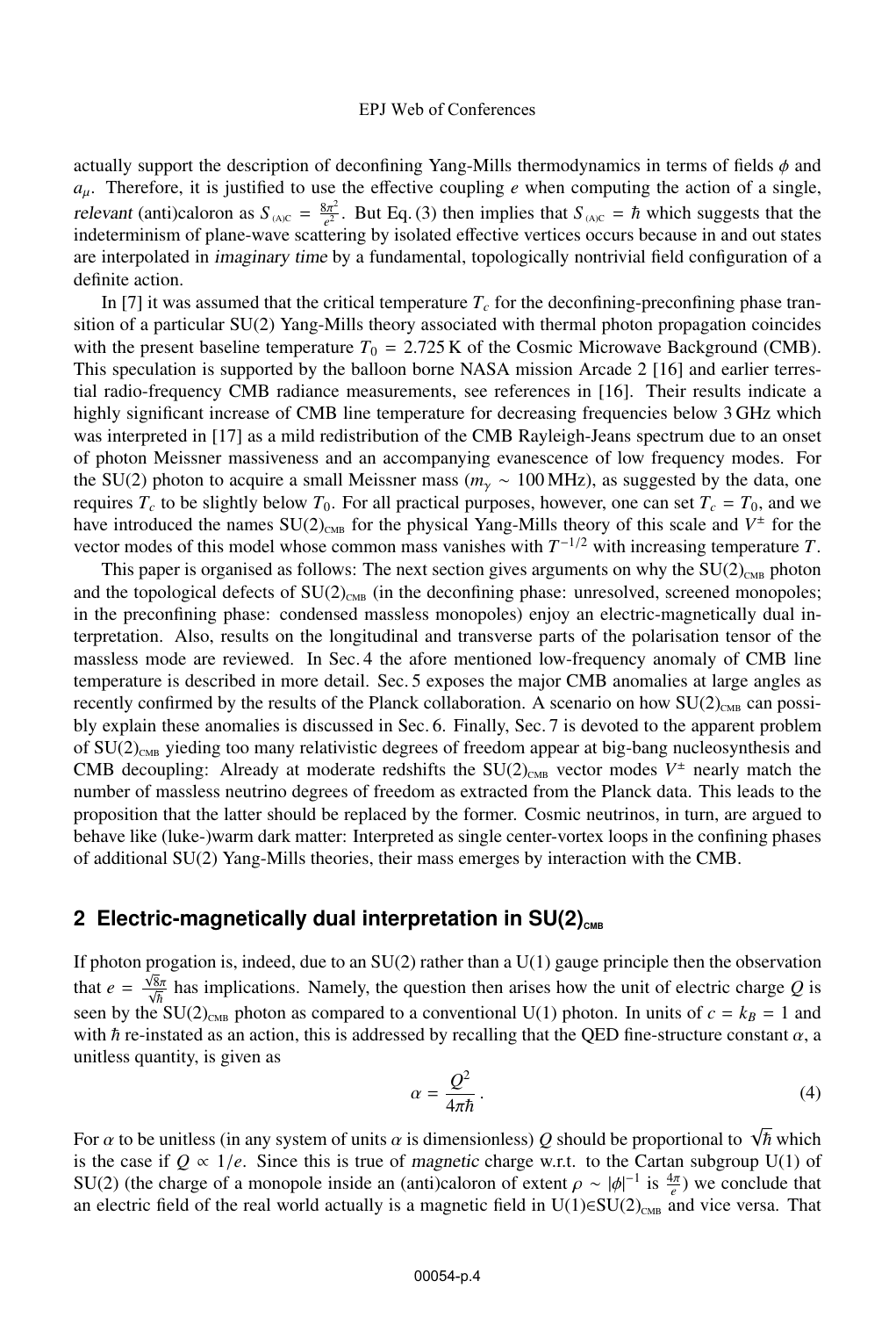

**Figure 1.** The two diagrams potentially contributing to the one-loop polarisation tensor of  $\gamma$ . Double lines associate with  $V^{\pm}$  propagation, a single line with  $\gamma$ .

is, an electric-magnetically dual interpretation of electromagnetism based on  $SU(2)_{CMB}$  is in order<sup>2</sup>. Thus  $SU(2)_{CMB}$  predicts the existence of electric rather than magnetic monopoles. These monopoles, however, are never resolved in the effective theory: they collectively contribute to the alteration of conventional, thermal photon propagation.

### **3 Polarisation tensor of the thermal photon**

Here we review briefly how (anti)screening effects due to interaction with the vector modes  $V^{\pm}$  influence the propagation properties of the photon  $\gamma$  in SU(2)<sub>CMB</sub>. There are two invariants  $G(p_0, \vec{p}, T)$ and  $F(p_0, \vec{p}, T)$  which modify the respective dispersion laws for tranverse and longitudinal<sup>3</sup> photon propagation of four momentum  $(p_0, \vec{p})$  in a thermal plasma containing  $\gamma$  and  $V^{\pm}$ . Collectively, interaction of  $\gamma$  with  $V^{\pm}$  in the effective theory summarises screening and antiscreening effects the photon experiences due to the presence of unresolved electric monopoles induced into the thermal groundstate estimate by effective radiative corrections [5]. On a fundamental level, induction of monopole constituents is a consequence of transient holonomy shifts in (anti)calorons [19–22] due to their interaction with the propagating sector. Depending on the acquired holonomy, induced monopoleantimonopole pairs either attract one another (small holonomy), leading to annihilation, or, rarely, their repulsion (large holonomy) causes the (anti)caloron to dissociate into these constituents which then are subject to screening by other (anti)monopoles. We have argued and shown in [13, 23, 24] that due to a large hierarchy in radiative corrections with increasing loop order it is sufficient for practical purposes to compute  $\gamma$ 's polarisation tensor  $\Pi_{\mu\nu}$  on the one-loop level.

In unitary-Coulomb gauge kinematic constraints allow only diagram B in Fig. 1 to contribute to Πμν. For screening function *G* the following gap equation arises [23, 25]:

<sup>&</sup>lt;sup>2</sup>The Bianchi identities of the conventional theory are not violated since the vector modes  $V^{\pm}$  of SU(2)<sub>CMB</sub>, which are of magnetic charge in the real world, practically do not couple to the photon at electric field strengths prevailing in atoms and molecules and also for macroscopic electric field strengths, see discussion in [18].

 $3$ On tree level, there is no longitudinal polarisation, but magnetic charge density waves are generated radiatively in the Yang-Mills plasma.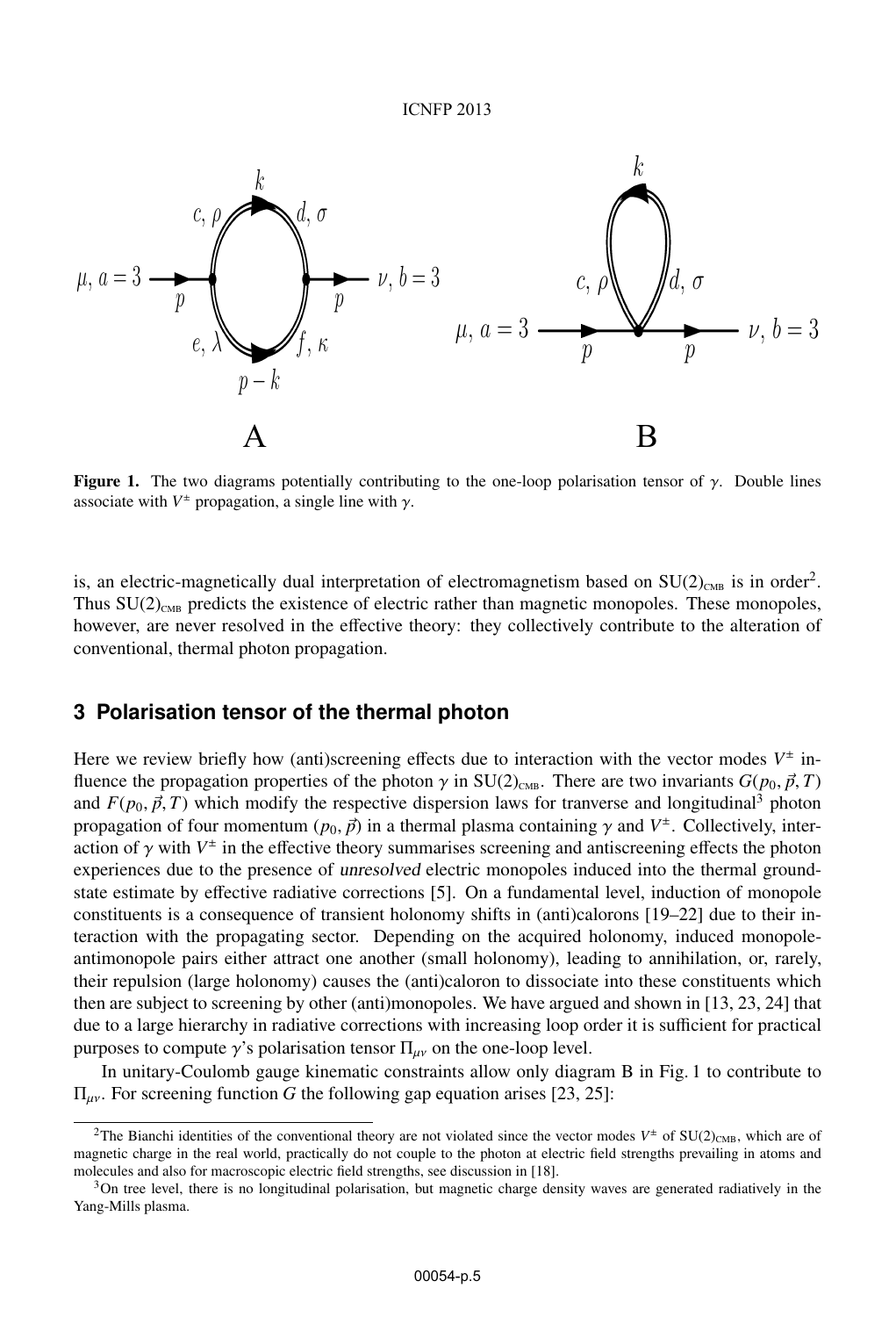

**Figure 2.** Plots of the results for the dimensionless spectral energy density  $\frac{1}{T^3}$  obtained in the one-loop selfcon-<br>sistent calculation (solid grey curves) and with the approximation  $n^2 = 0$  (dashed grey curves) sistent calculation (solid grey curves) and with the approximation  $p^2 = 0$  (dashed grey curves) for (a)  $T = 3 T_c$ and (b)  $T = 4 T_c$ . Here  $Y = \frac{p_0}{T}$ . Solid black curves depict the conventional Rayleigh-Jeans spectrum. Note the much faster approach with rising temperature to the low-frequency Planck spectrum in the selfconsistent one-loop result in comparison with the approximate calculation.

$$
\frac{G}{T^2} = \frac{\Pi^{11}}{T^2} = \frac{\Pi^{22}}{T^2} =
$$
\n
$$
= \frac{e^2}{\pi \lambda^3} \int d^3 y \left( -2 + \frac{y_1^2}{4e^2} \right) \frac{n_B \left( 2\pi \lambda^{-3/2} \sqrt{y^2 + 4e^2} \right)}{\sqrt{y^2 + 4e^2}},
$$
\n(5)

where the integration over dimensionless variables on the right-hand side is subject to the constraint

$$
\left| \frac{G}{T^2} \frac{\lambda^3}{(2\pi)^2} + \frac{\lambda^{3/2}}{\pi} \left( \pm \sqrt{X^2 + \frac{G}{T^2}} \sqrt{\rho^2 + \xi^2 + 4e^2} - X\xi \right) + 4e^2 \right| \le 1.
$$
 (6)

In (6) cylindrical coordinates  $y_1 \equiv \rho \cos \varphi$ ,  $y_2 \equiv \rho \sin \varphi$ , and  $y_3 = \xi$  were introduced, and we define  $X = \frac{|\vec{p}|}{T}$ . Similar expressions hold for *F*'s gap equation [18]. The modification of transverse photon dispersion introduced by *G* leads to an anomaly in the blackbody spectrum of energy density which is indicated in Fig. 2 [23, 25]. Longitudinal propagation occurs in various low-momentum branches. In [26] we have argued that these incoherent magnetic-field modes can acquire large correlation lengths if temperature *T* exhibits an (adiabatically slow) dependence on space. In Sec. 6 this will be shown to happen on cosmological distances associated with a reshift of order unity by induction through the blackbody anomaly in transverse modes. So the longitudinal  $\gamma$  sector could provide for emergent cosmic magnetic fields by virtue of CMB temperature inhomogeneities arising from anomalous thermal photon propagation.

# 4 CMB low-frequency anomaly and SU(2)<sub>CMB</sub>

To make contact with CMB observation it is necessary to fix the Yang-Mills scale or, which is the same,  $T_c$  of  $SU(2)_{CMB}$  by observation. To this end, we discuss low-frequency observations of the CMB line temperature.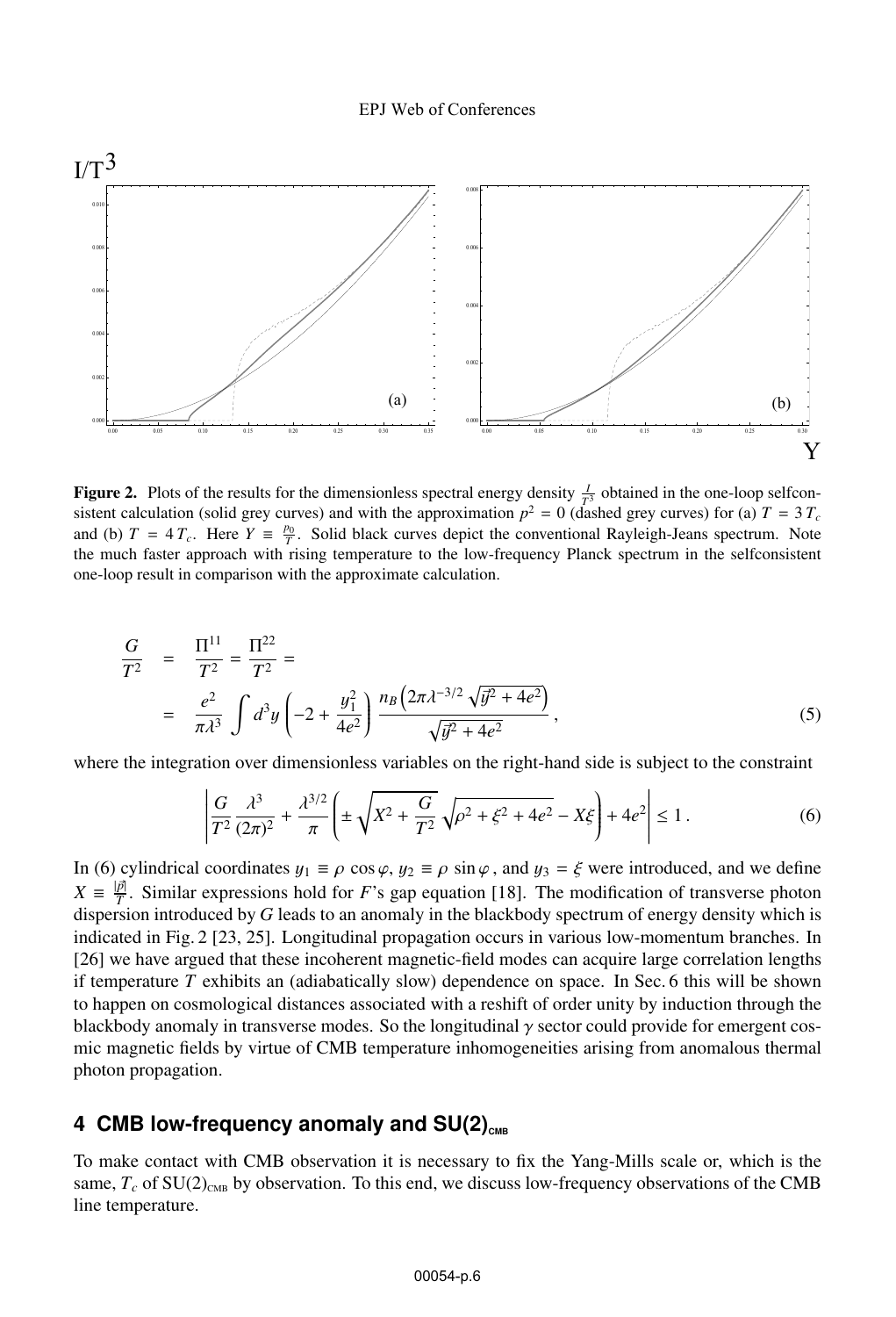#### ICNFP 2013

Arcade 2 is a balloon borne instrument to observe the CMB at very low frequencies (bands at  $v = 3, 8, 10, 30,$  and 90 GHz) by alternating observation of a calibrator black body emitter and the CMB sky. After subtraction of known and well modelled foreground radiance in the sky signal, an adjustment of the calibrator's temperature such that the two signals null each other yields the temperature of the calibrator as a function of frequency (CMB line temperature). The interesting feature in this data was the detection of a clear excess (statistically significant at the level of five standard deviations) of the CMB line temperature  $T(v)$  at 3 and 8 GHz. This is expressed by a powerlaw model [16]

$$
T(v) = T_0 + T_R \left(\frac{v}{v_0}\right)^{\beta} \tag{7}
$$

subject to the following parameter values:  $T_0 = 2.725 \text{ K}$  (within errors FIRAS' CMB baseline temperature [27]) obtained by a fit to the CMB spectrum at frequencies from 60 GHz to 600 GHz),  $v_0$  = 310 MHz,  $T_R$  = 24.1 ± 2.1 K, and  $\beta$  = -2.599 ± 0.036. The claim by the collaboration that this significant low-frequency deviation from a perfect black-body spectrum ( $T(v) \equiv$  const) is not an artefact of galactic foreground subtraction, unlikely is related to an average effect of distant point sources, and that these results confirm the trend seen in earlier radio-frequency data [28–31] appears to rest on solid grounds. In [17] this observational situation was taken as motivation for an unconventional explanation of Eq. (7) which, at the same time, determines the value of  $T_c$  for  $SU(2)_{CMB}$ .

Roughly speaking, the rise in line temperature can be explained if  $\gamma$  modes become evanescent at low frequencies due to the onset of the Meissner effect (electric monopoles start to condense into a new ground state at  $T_0$ ). This leads to a re-arrangement of spectral blackbody power at low frequencies: the power of evanescent modes is maximal at  $v = 0$  and matches that of propagating photons at a transition frequency which is comparable to the (effective and feeble 4) photon mass of about 100 MHz. In  $SU(2)_{CMB}$  this scenario takes place if  $T_c$  is slightly below  $T_0$ , and, for all practical purposes, one may set  $T_c = T_0$ .

### **5 CMB large-angle anomalies: WMAP and Planck**

Recently released data by the Planck collaboration confirm and strengthen the occurrence of largeangle anomalies in the CMB map of temperature fluctuations [32] which were first noticed based on WMAP data [33–36]. Here are some of them:

- Large-angle suppression of  $TT(\theta)$ , defined as the product of temperature in two pixels, which are separated by angle  $\theta$ , averaged over all possible pixel pairs. On angular scales  $\theta > 60°$  and most notably on the northern ecliptic hemisphere (equatorial plane = plane of the solar system),  $TT(\theta)$  is significantly smaller than predicted by the Cosmological Standard Model (CSM).
- Low variance of temperature fluctuations in the northern compared to the southern ecliptic hemisphere. The variance in the latter essentially agrees with CSM simulations.
- Power asymmetry. There is a plane, again close to the ecliptic, for which the difference between the average amplitude of temperature fluctuations in the northern and southern hemispheres reaches a maximum.
- The CMB 'cold spot' a region of anomalously low temperature. The cold spot is detected by an estimation of the kurtosis of the distribution of temperature values in its surroundings, indicating a local violation of Gaussianity.
- Significant alignment of the CMB quadrupole with the octupole.

<sup>&</sup>lt;sup>4</sup>In [17] it was assumed that monopole condensation at *T*<sub>0</sub> is not sufficiently strong to lead to an extra photon polarisation.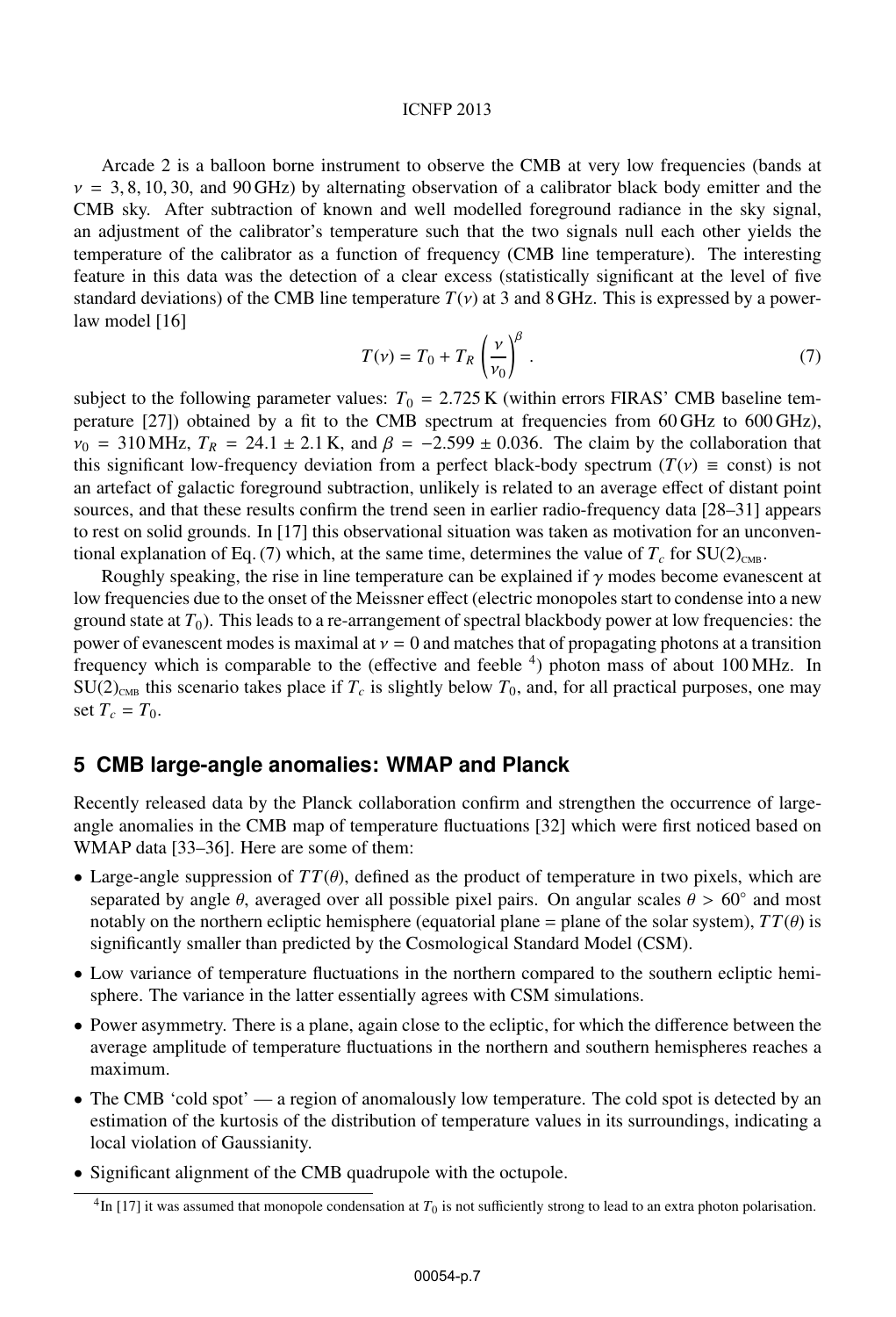

**Figure 3.** The difference  $\delta \rho$  in energy densities of the  $\gamma$  part in SU(2)<sub>CMB</sub> and of thermal photons in the conventional U(1) theory for photon propagation as a function of  $z \equiv T/T_0 - 1$ .

• Hemispherical antisymmetry. Temperature fluctuations in pixels that are related by mirror-reflection about a plane, whose normal is misaligned with the cold-spot direction by about  $42°$ , tend to be the negative of one another.

A dipolar modulation model [37], which assumes a statistically isotropic CMB sky to be multiplicatively influenced by a vector  $\vec{p}$ , mimicks the actual CMB sky realistically [32].

# **6 Dynamical breaking of the CMB's statistical isotropy by SU(2)<sub>CMB</sub>**

To discuss how  $SU(2)_{\text{CMB}}$  could explain the CMB large-angle anomalies it is important to consider the difference  $\delta \rho$  in energy densities, given by the respective spectral integrals, of the  $\gamma$  part in SU(2)<sub>CMB</sub> and of thermal photons in the conventional  $U(1)$  theory for photon propagation, see Fig.2, as a function of *T*. Fig. 3 depicts  $\delta \rho(T)$ . Note that function  $\delta \rho$  exhibits positive slope which is maximal at  $T_c$ . In propagating the CMB from decoupling at redshift  $z \sim 1100$  to today ( $z = 0$ ) its thermal photons should stream freely according to conventional theory modulo effects induced by nonlinear growth of matter structure (gravitational lensing, integrated Sachs-Wolfe) and re-ionised interstellar hydrogen/stellar plasmas (Sunyaev-Zeldovich). Disregarding these small effects, observed CMB temperature fluctuations  $\delta T$  should be determined (i) by initial conditions, transferred from those of the matter sector through linear theory, and (ii) baryonic acoustic oscillations (BAO), influencing the CMB during decoupling. Note that angular fluctuations δ*T* are projections along lines of sights through 3D temperature distributions  $\Delta T(z, \vec{x})$  for redshifts *z*.

If distribution Δ*T* is discretised on physical volume elements Δ*V*, proportional to the third power of the FRW scale factor *a*, then a thermodynamical a priori probability density  $P_z(\Delta T)$  for  $\Delta T$  to occur at redshift *z* within volume element Δ*V* can be assigned in the sense of a canonical ensemble (units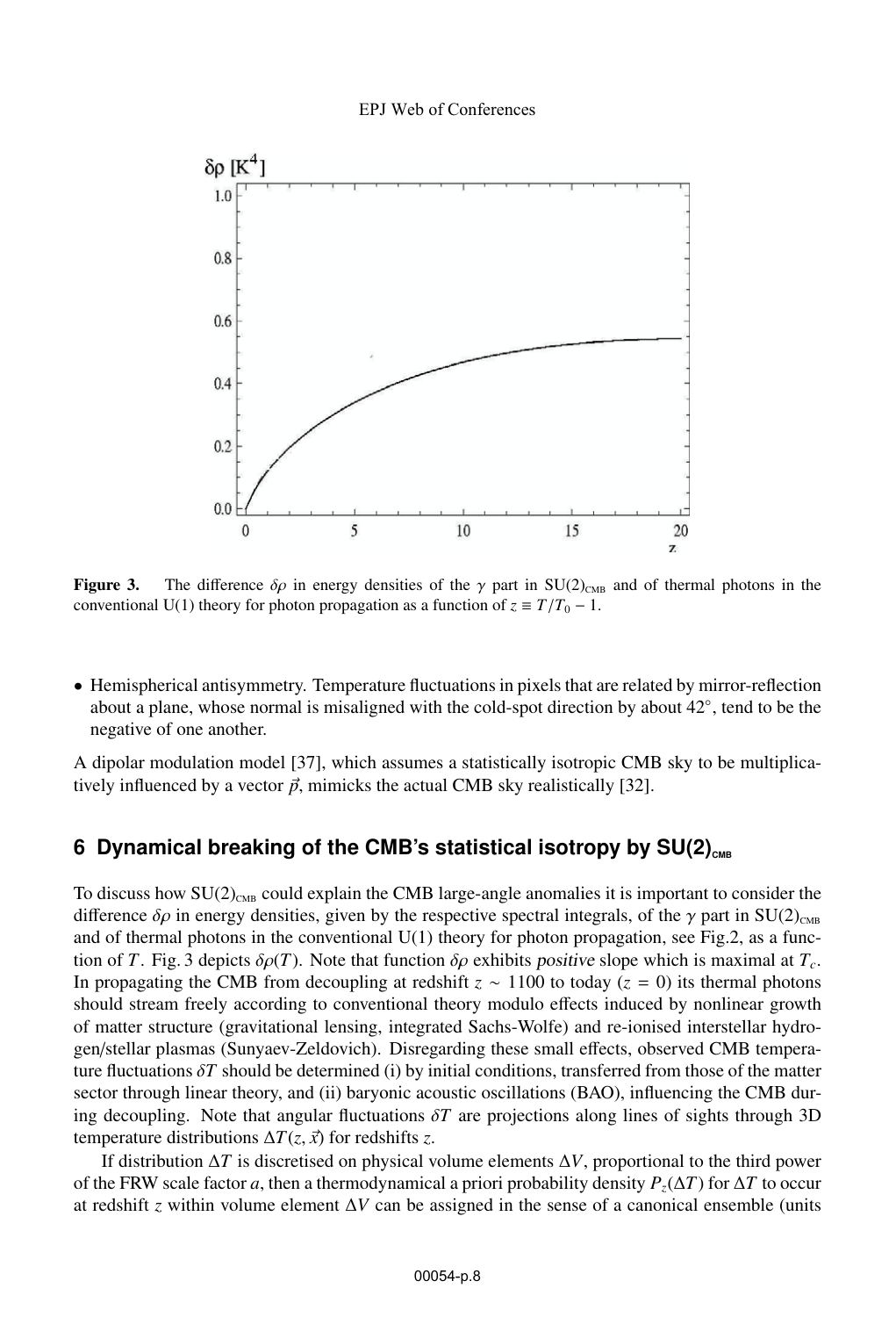are:  $k_B = \hbar = c = 1$ 

$$
P_z(\Delta T) = \frac{\exp\left(-\frac{\rho(\bar{T} + \Delta T)\Delta V}{\bar{T}}\right)}{\int_{T_0}^{\infty} dT \, \exp\left(-\frac{\rho(T)\Delta V}{\bar{T}}\right)},\tag{8}
$$

where now redshift *z* relates to the average CMB temperature  $\overline{T}$  as  $z = \frac{\overline{T}}{T_0} - 1$ . Note that since the Silk cutoff for BAO translates today into a spatial scale equal to a typical galaxy diameter and because the energy density of today's CMB is  $\rho_{U(1)} \sim \frac{\pi^2}{15} T_0^4 = \frac{\pi^2}{15} (11.9 \text{ cm}^{-1})^4$  the magnitude of the exponents in Eq. (8) is very large such that two very small numbers appear in the numerator and denominator defining  $P_z(\Delta T)$ . The factor  $F_z$  to bias temperature fluctuations  $\Delta T$  for SU(2) effects in cooling down the CMB by cosmological redshift should be the probability for Δ*T* to occur in volume element Δ*V* in  $SU(2)_{CMB}$  normalized to the according U(1) probability <sup>5</sup>:

$$
F_z(\Delta T) = \frac{P_{z, SU(2)}(\Delta T)}{P_{z, U(1)}(\Delta T)} \propto \exp\left(-\frac{\delta \rho (\bar{T} + \Delta T) \Delta V}{\bar{T}}\right).
$$
\n(9)

Since  $\delta \rho$  has positive slope, which vanishes, however, in a powerlike way for  $\overline{T} \to \infty$  (see Fig. (3)), negative fluctuations  $\Delta T$  are for  $0 \le z \le 1$  significantly favoured over positive ones  $(F_z(-|\Delta T|) >$  $F_z(|\Delta T|)$ ) by prescribing

$$
\Delta T \to F_z(\Delta T) \Delta T \,. \tag{10}
$$

If the propagation of the CMB to  $z = 0$  is performed in Fourier space then the multiplication of (10) turns into a convolution operation.

What are the implications? If by primordial chance  $\Delta T_{\vec{x}}$  is negative within a given volume element  $\Delta V$ <sub>*x*</sub> (*x* denoting a co-moving location at the center of  $\Delta V$ <sub>*x*</sub>) at a redshift *z* ∼ 1 then the biasing of (10) strengthens this trend. That is, a local dip in temperature becomes deeper and, in going to lower redshift, broader due to the free-streaming part of the CMB photon spectrum cooling off the region contained in the forward light cone of *x*. This leads to the emergence of cold regions of extent *z* ∼ 1, their centers representing the locations of exceptionally negative, primordial seed fluctuations  $\Delta T_{\vec{x}}$ . Observation of the CMB from a present position at the slope of one of these cold regions or temperature depressions faces a preferred direction: the local gradient  $\vec{p}$  of such a temperature depression. Statistical isotropy thus is broken locally by  $SU(2)_{CMB}$  thermodynamics. It is clear that performing projections along and counter to the direction of  $\vec{p}$  yields maximally asymmetric results: In the former case more unbiased fluctuations contribute, because the distance to the edge of the depression is small, and a variance asymmetry is expected as a consequence. Also, a dynamical contribution to the CMB dipole arises from the difference of these extremal projections while a cold spot emerges from their average. Because  $\vec{p}$  emerges for  $z < 1$  it is clear that primordial fluctuations on large angular scales are most affected by the build-up of an observable temperature depression: this process suppresses the temperature-temperature correlation function for large angles, and it aligns low multipoles.

<sup>&</sup>lt;sup>5</sup>In CMB simulations fluctuation  $\Delta T$  is determined nonthermally in terms of Gaussian initial conditions, but  $P_z(\Delta T)dT$ states how likely an apparent temperature parameter in a region represented by volume element Δ*V* would assume values in the range from  $\overline{T} + \Delta T - \frac{1}{2}dT$  to  $\overline{T} + \Delta T + \frac{1}{2}dT$  given an overall heat reservoir of physical, mean temperature  $\overline{T}$ . So long as there is no such physical reservoir, which is true of CMB photons after their last scattering if described by conventional U(1) gauge theory but also for  $SU(2)_{CMB}$  photons if  $\overline{T} \gg T_0$ ,  $P_z(\Delta T)$  is an invalid concept. This is accomodated by the cancelation to unity between  $SU(2)_{\text{CMB}}$  and  $U(1)$  in the definition of  $F<sub>z</sub>(\Delta T)$  in Eq. (9). However, for  $\overline{T}$  larger but comparable to  $T_0$  the thermal ground state of SU(2)<sub>CMB</sub> and the thermal ensemble of  $V^{\pm}$  modes couple to  $\gamma$  and thus commonly act as a heat reservoir. In the ratio  $F_z(\Delta T)$  of  $P_z(\Delta T)$  for SU(2)<sub>CMB</sub> and U(1) the U(1) part in SU(2)<sub>CMB</sub> still cancels. This part is due to non-Rayleigh-Jeans frequencies, which do not lend themselves [18, 25] to the concept of Eq. (8).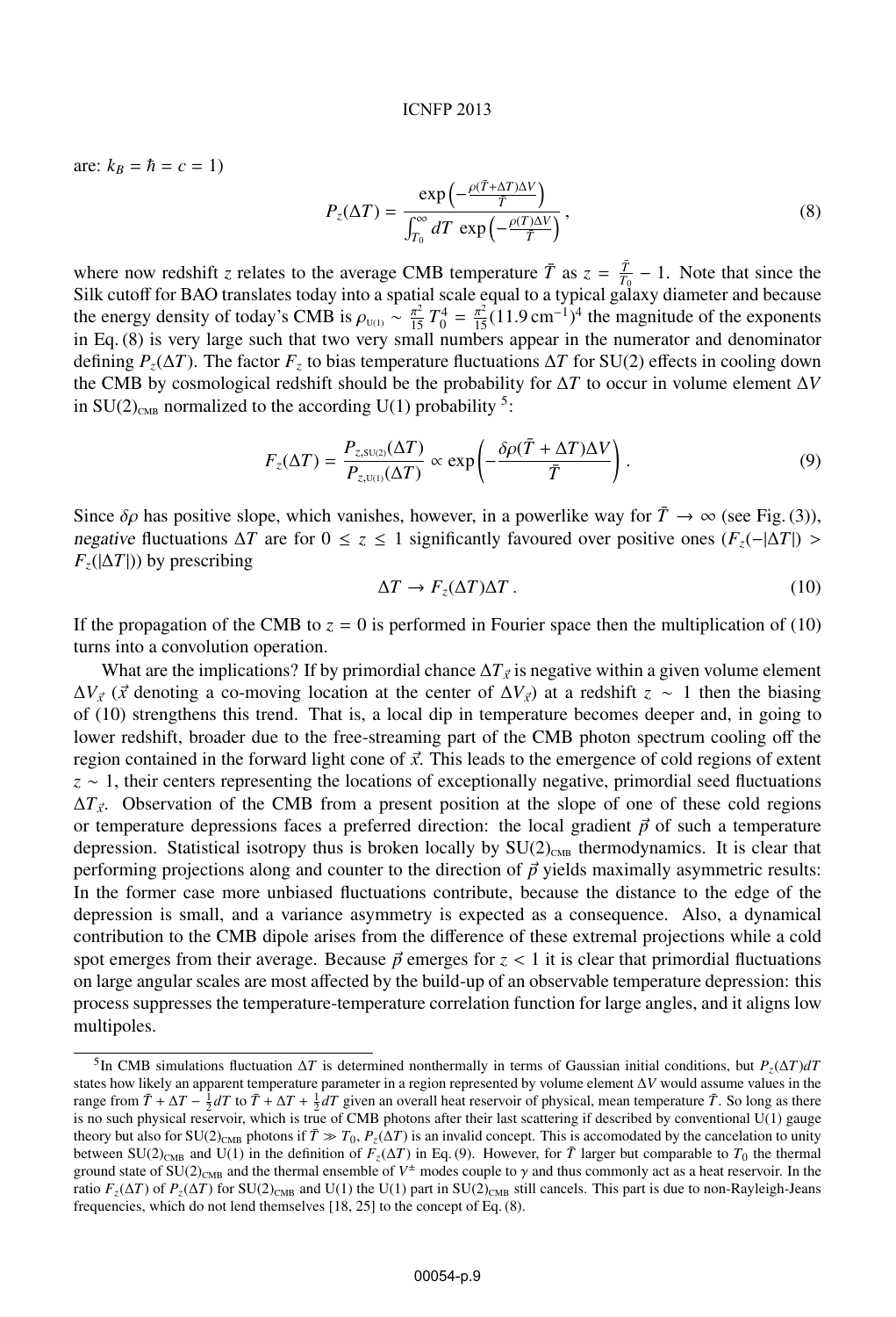# **7 Cosmic neutrinos**

Let us finally address an interesting match of the non-photonic number of relativistic degrees of freedom extracted from the high-*l* part of the angular power spectrum associated with the Planck data: [38] reports a number  $N_{\text{eff}}$  of neutrino flavours as  $N_{\text{eff}} = 3.30 \pm 0.27$ . Interestingly, this implies a number of about six relativistic degrees of freedom at CMB decoupling which is a near match to those represented by  $V^{\pm}$  of SU(2)<sub>CMB</sub>: three relativistic polarisations in each of the two vector species. Note that already for  $\bar{T}$  not much larger than  $T_0 = T_c$ , the ratio *R* of the (common) mass of  $V^{\pm}$  to  $\bar{T}$  is given as

$$
R = \frac{m_{V^{\pm}}}{\bar{T}} = 2e^{\frac{|\phi|}{\bar{T}}} = \sqrt{108}\pi^2 \lambda_c^{-3/2} \left(\frac{\lambda}{\lambda_c}\right)^{-3/2}.
$$
 (11)

For  $\frac{\lambda}{\lambda_c} = 2$ , 10, 1100 one has  $R = 0.702, 0.063, 5.4 \times 10^{-5}$ , respectively, and thus  $V^{\pm}$  describe relativistic degrees of freedom already at moderate redshifts and certainly so during CMB decoupling. But if during CMB decoupling the vector modes  $V^{\pm}$  of SU(2)<sub>CMB</sub> actually play the role conventionally attributed to neutrinos then how do the latter vanish from the spectrum of relativistic degrees of freedom? In [39, 40] we have proposed that neutrinos could be single, that is, non-selfintersecting center-vortex loops<sup>6</sup> (zero selfintersection number,  $N = 0$ ) in the confining phases of pure SU(2) gauge theories whose Yang-Mills scales match the masses of charged leptons. Due to the absence of an explicit mass scale in the sector with  $N = 0$  and void of interactions with an environment a single vortex loop would shrink to a round point [40] of zero mass and vanishing electric/magnetic multipoles. However, cosmic neutrinos do interact with an environment, the CMB, over long time scales. Already at moderate temperatures, the only CMB mass scale is  $\bar{T}$ , and thus we expect that neutrino masses are given as  $m<sub>v</sub> = \xi \bar{T}$  where  $\xi$  is a dimensionless factor of order unity macroscopically parametrising the effect of the CMB on the mass of a center-vortex loop.

Is this compatible with neutrino oscillations physics? The strongest bound of  $8 \times 10^{-3}$  eV on neutrino mass scales comes from solar neutrino oscillations [41]. Since  $T_0 = 2.35 \times 10^{-4}$  eV this bound leads to the constraint  $\xi \le 30$ . But already for values of  $\xi$  moderately larger than unity neutrinos would behave like matter rather than radiation, see Fig. 4. Note that in this scenario CMB and neutrino fluids are no longer separately conserved. In CMB simulations  $\xi$  should be included as a new fit parameter, and we expect a small, (luke-)warm contribution to dark matter to be mimicked by the neutrino sector during decoupling which should have an influence on BAO. Since the here-discussed scenario assumes that a thermal neutrino mass emerges by feeble interactions with the CMB the comparatively very local freeze-out physics at the onset of big-bang nucleosynthesis, where relative neutron and proton number densities are fixed by the equality of their conversion rate and the rate of expansion of the Universe, is not influenced: thermal masses of cosmic neutrino are induced after the fact, that is, only after their decoupling from matter.

### **8 Summary and conclusion**

In this talk we have briefly reviewed the nonperturbative physics leading to the emergence of a thermal ground state in the deconfining phase of an SU(2) Yang-Mills theory, and we have discussed why the gauge symmetry breaking  $SU(2) \rightarrow U(1)$ , dynamically induced by this ground state – collectively representing calorons and anticalorons of topological charge modulus unity –, is commensurate with the postulate that photon propagation is fundamentally described by an  $SU(2)$  rather than a  $U(1)$ 

<sup>6</sup>A closed chain of nearly massless monopoles and antimonopoles, which, due to an electric-magnetically dual interpretation, carry feeble electric charges, locally move along and opposite to the tangential direction of the loop, and generate one unit of magnetic center flux.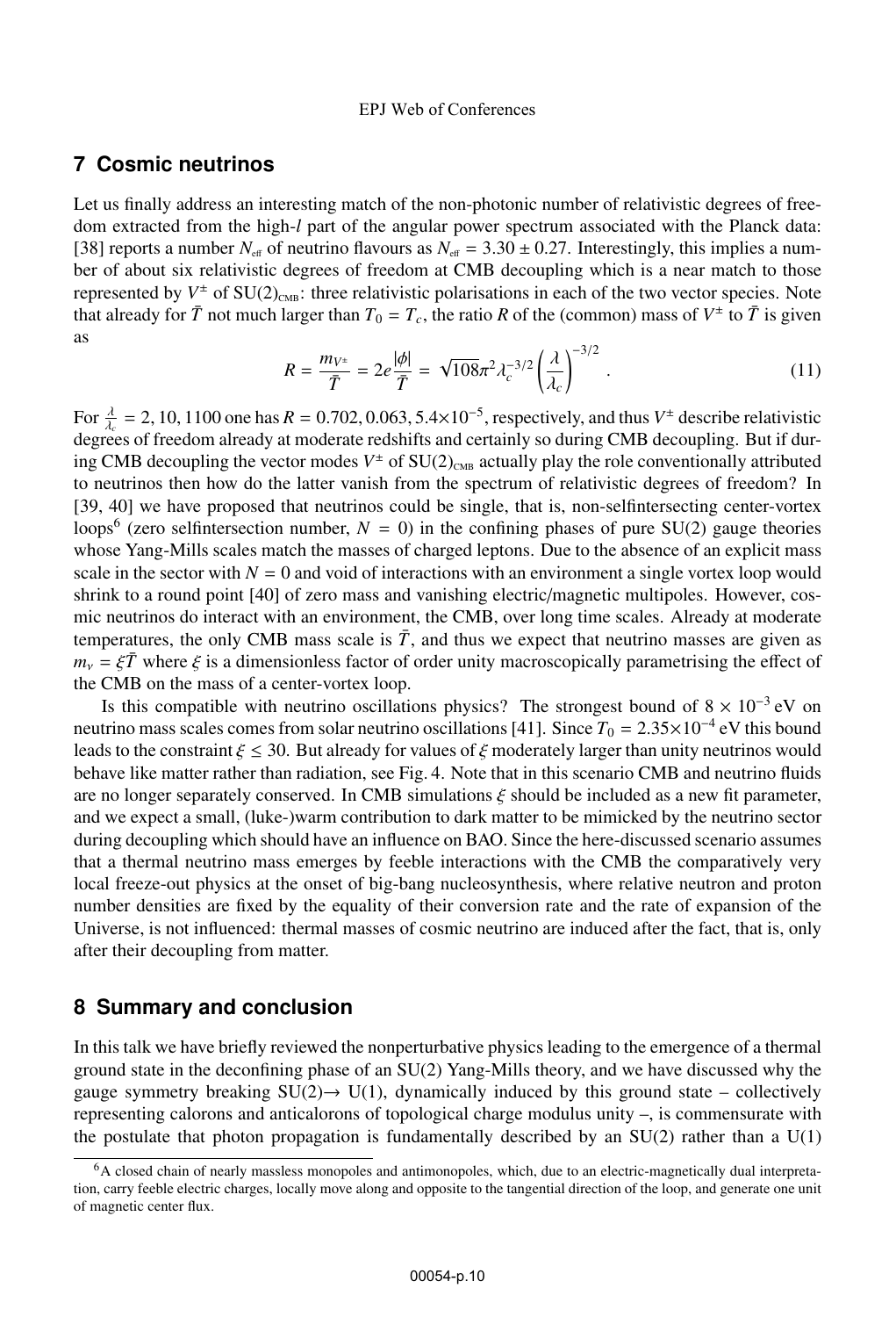#### ICNFP 2013



Figure 4. The modulus of  $\kappa_v$  in  $\rho(a) = \rho_0 a^{\kappa_v}$  (solid line), where  $\rho$ , *a* denote energy density, scale factor, respectively ( $a_0 \equiv 1$ ), and  $\omega_y$  in  $p = \omega_y \rho$  (dashed line), where *p* denotes pressure, as functions of  $\xi$  for cosmic neutrinos if the latter are assumed to be single center-vortex loops of pure SU(2) gauge theories in their confining phases. In this model, neutrinos would exhibit a CMB induced mass  $m_v = \xi \overline{T}$ .

gauge principle, see also [42]. In this context, explanations of a low-frequency anomaly in CMB line temperature [16] and recently confirmed [32] large-angle anomalies in the temperature fluctuations of the CMB sky are proposed which entail a re-interpretation of the number of relativistic degrees of freedom during CMB decoupling.

### **Acknowledgments**

We would like to acknowledge useful conversations with James Annis and Markus Schwarz.

# **References**

- [1] D. J. Gross and F. Wilczek, *Phys. Rev. Lett.* 30, 1343 (1973).
- [2] H. D. Politzer, *Phys. Rev. Lett.* 30, 1346 (1973).
- [3] A. D. Linde, *Phys. Lett. B* 96, 289 (1980).
- [4] J. Engels, F. Karsch, and T. Scheideler, *Nucl. Phys. B* 564, 302 (1999).
- [5] J. Ludescher *et al*, *Annalen. d. Physik* 19, 102 (2010).
- [6] H. M. Fried, Y. Gabellini, and T. Grandou, *Annals Phys.* 338, 107 (2013).
- [7] R. Hofmann, *Int. J. Mod. Phys. A* 20, 4123 (2005); *Erratum-ibid. A* 21, 6515 (2006).
- [8] P. Hasenfratz and F. Niedermayer, *Nucl. Phys. B* 414, 785 (1994).
- [9] U. Herbst and R. Hofmann, *ISRN High Energy Physics* 2012, Article ID 373121 (2012).
- [10] B. J. Harrington and H. K. Shepard, *Phys. Rev. D* 17, 2122 (1977).
- [11] R. Hofmann, *AIP Conf. Proc.* 1479, 549 (2012).
- [12] G. 't Hooft, G. and M. Veltman, *Nucl. Phys. B* 44, 189 (1972),
	- G. 't Hooft, G. and M. Veltman, *Nucl. Phys. B* 50, 318 (1972),
	- G. 't Hooft, G. and M. Veltman, *Nucl. Phys. B* 33, 173 (1971).